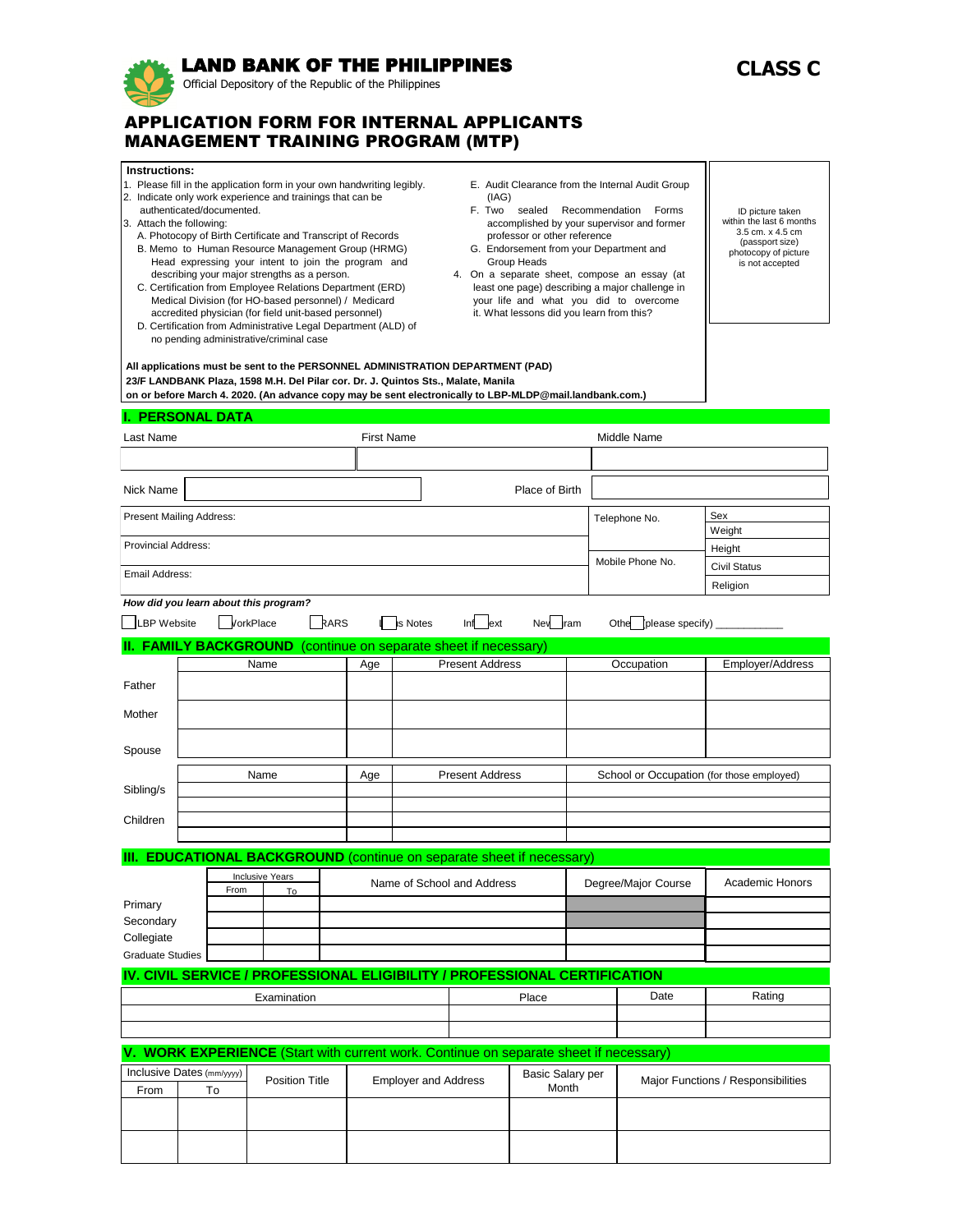| <b>TRAINING PROGRAMS</b> (Start with the most recent training.<br>VI.                                                                                                                                                                                                                                                                                                                                                                                                                                                                                                                                                                                                                                                       |                      |                                                                                                |                      |  | Use additional sheets as necessary.)    |
|-----------------------------------------------------------------------------------------------------------------------------------------------------------------------------------------------------------------------------------------------------------------------------------------------------------------------------------------------------------------------------------------------------------------------------------------------------------------------------------------------------------------------------------------------------------------------------------------------------------------------------------------------------------------------------------------------------------------------------|----------------------|------------------------------------------------------------------------------------------------|----------------------|--|-----------------------------------------|
| Title of Seminar/Conference/Workshop                                                                                                                                                                                                                                                                                                                                                                                                                                                                                                                                                                                                                                                                                        |                      | <b>Inclusive Dates</b>                                                                         | Number<br>of Hours   |  | Conducted/Sponsored By                  |
|                                                                                                                                                                                                                                                                                                                                                                                                                                                                                                                                                                                                                                                                                                                             |                      |                                                                                                |                      |  |                                         |
|                                                                                                                                                                                                                                                                                                                                                                                                                                                                                                                                                                                                                                                                                                                             |                      |                                                                                                |                      |  |                                         |
|                                                                                                                                                                                                                                                                                                                                                                                                                                                                                                                                                                                                                                                                                                                             |                      |                                                                                                |                      |  |                                         |
|                                                                                                                                                                                                                                                                                                                                                                                                                                                                                                                                                                                                                                                                                                                             |                      |                                                                                                |                      |  |                                         |
| <b>VII. EXTRA-CURRICULAR/BUSINESS OR COMMUNITY INVOLVEMENT</b><br>(Use additional sheets as necessary.)                                                                                                                                                                                                                                                                                                                                                                                                                                                                                                                                                                                                                     |                      |                                                                                                |                      |  |                                         |
| Position                                                                                                                                                                                                                                                                                                                                                                                                                                                                                                                                                                                                                                                                                                                    |                      |                                                                                                | Organization / Event |  | Period                                  |
|                                                                                                                                                                                                                                                                                                                                                                                                                                                                                                                                                                                                                                                                                                                             |                      |                                                                                                |                      |  |                                         |
|                                                                                                                                                                                                                                                                                                                                                                                                                                                                                                                                                                                                                                                                                                                             |                      |                                                                                                |                      |  |                                         |
|                                                                                                                                                                                                                                                                                                                                                                                                                                                                                                                                                                                                                                                                                                                             |                      |                                                                                                |                      |  |                                         |
| <b>VIII. CHARACTER REFERENCES</b>                                                                                                                                                                                                                                                                                                                                                                                                                                                                                                                                                                                                                                                                                           |                      |                                                                                                |                      |  |                                         |
| (not related within the 3rd degree of relationship by consanguinity or affinity to applicant)                                                                                                                                                                                                                                                                                                                                                                                                                                                                                                                                                                                                                               |                      |                                                                                                |                      |  |                                         |
|                                                                                                                                                                                                                                                                                                                                                                                                                                                                                                                                                                                                                                                                                                                             |                      |                                                                                                |                      |  |                                         |
| Name                                                                                                                                                                                                                                                                                                                                                                                                                                                                                                                                                                                                                                                                                                                        |                      | <b>Address and Contact Number</b>                                                              |                      |  | Occupation                              |
|                                                                                                                                                                                                                                                                                                                                                                                                                                                                                                                                                                                                                                                                                                                             |                      |                                                                                                |                      |  |                                         |
|                                                                                                                                                                                                                                                                                                                                                                                                                                                                                                                                                                                                                                                                                                                             |                      |                                                                                                |                      |  |                                         |
|                                                                                                                                                                                                                                                                                                                                                                                                                                                                                                                                                                                                                                                                                                                             |                      |                                                                                                |                      |  |                                         |
| <b>IX. OTHER INFORMATION</b>                                                                                                                                                                                                                                                                                                                                                                                                                                                                                                                                                                                                                                                                                                |                      |                                                                                                |                      |  |                                         |
| <b>SPECIAL TECHNICAL SKILLS:</b>                                                                                                                                                                                                                                                                                                                                                                                                                                                                                                                                                                                                                                                                                            |                      |                                                                                                |                      |  |                                         |
| <b>SPORTS, HOBBIES AND INTERESTS:</b>                                                                                                                                                                                                                                                                                                                                                                                                                                                                                                                                                                                                                                                                                       |                      |                                                                                                |                      |  |                                         |
|                                                                                                                                                                                                                                                                                                                                                                                                                                                                                                                                                                                                                                                                                                                             |                      |                                                                                                |                      |  |                                         |
| Are you willing to accept provincial assignments?<br>No                                                                                                                                                                                                                                                                                                                                                                                                                                                                                                                                                                                                                                                                     |                      | Have you ever been a respondent in any administrative case<br>or accused of any criminal case? |                      |  | Yes                                     |
| Yes<br>If yes, give details (as to provincial area)                                                                                                                                                                                                                                                                                                                                                                                                                                                                                                                                                                                                                                                                         |                      | No<br>If yes, please give details (as to decision, penalty imposed and date)                   |                      |  |                                         |
|                                                                                                                                                                                                                                                                                                                                                                                                                                                                                                                                                                                                                                                                                                                             |                      |                                                                                                |                      |  |                                         |
|                                                                                                                                                                                                                                                                                                                                                                                                                                                                                                                                                                                                                                                                                                                             |                      |                                                                                                |                      |  |                                         |
| Have you been separated from service through any of                                                                                                                                                                                                                                                                                                                                                                                                                                                                                                                                                                                                                                                                         |                      | Do you have any physical disability or previous sickness?                                      |                      |  |                                         |
| the following modes: resignation, retirement, dropped<br>dropped from the rolls, dismissal, termination, end of                                                                                                                                                                                                                                                                                                                                                                                                                                                                                                                                                                                                             |                      | Yes                                                                                            | No                   |  | If yes, please provide specific details |
| term, finished contract, AWOL or phase out, in the                                                                                                                                                                                                                                                                                                                                                                                                                                                                                                                                                                                                                                                                          |                      | below or in a separate sheet:                                                                  |                      |  |                                         |
| public or private sector?<br>Yes<br>No<br>If yes, give details _                                                                                                                                                                                                                                                                                                                                                                                                                                                                                                                                                                                                                                                            |                      |                                                                                                |                      |  |                                         |
|                                                                                                                                                                                                                                                                                                                                                                                                                                                                                                                                                                                                                                                                                                                             |                      |                                                                                                |                      |  |                                         |
|                                                                                                                                                                                                                                                                                                                                                                                                                                                                                                                                                                                                                                                                                                                             |                      |                                                                                                |                      |  |                                         |
|                                                                                                                                                                                                                                                                                                                                                                                                                                                                                                                                                                                                                                                                                                                             |                      | APPLICANT UNDERTAKING AND WAIVER                                                               |                      |  |                                         |
| I certify that all information contained herein are true and correct. I fully understand and accept the conditions/stipulations of the program<br>as stated in the MTP Guidelines, as amended. I understand that this application form does not constitute automatic acceptance to the                                                                                                                                                                                                                                                                                                                                                                                                                                      |                      |                                                                                                |                      |  |                                         |
| program.                                                                                                                                                                                                                                                                                                                                                                                                                                                                                                                                                                                                                                                                                                                    |                      |                                                                                                |                      |  |                                         |
| I hereby knowingly, voluntarily and fully give my consent to the collection, recording, organization, modification, retrieval, use,<br>consolidation, and such other processing that may be made by the appropriate authorities of the Bank of my personal information,<br>including but not limited to my personal background, educational and professional history, medical findings, performance ratings,<br>administrative and audit report and all other information that may be relevant to the determination of my physical, mental and<br>psychological fitness to be granted with and to undertake a particular task or activity inherent or necessary to the nature of the Bank's<br>Management Training Program. |                      |                                                                                                |                      |  |                                         |
| I authorize the Bank to verify/validate these information. Any false information given by me may be considered material misrepresentation<br>and will be a ground for the Bank to terminate my participation in the program in case I am accepted and for prosecution for any<br>administrative or criminal offense.                                                                                                                                                                                                                                                                                                                                                                                                        |                      |                                                                                                |                      |  |                                         |
| Witness my signature this                                                                                                                                                                                                                                                                                                                                                                                                                                                                                                                                                                                                                                                                                                   | _day of <sub>.</sub> |                                                                                                | 20<br>$\mathsf{in}$  |  |                                         |
|                                                                                                                                                                                                                                                                                                                                                                                                                                                                                                                                                                                                                                                                                                                             |                      |                                                                                                |                      |  | Applicant's Signature Over Printed Name |